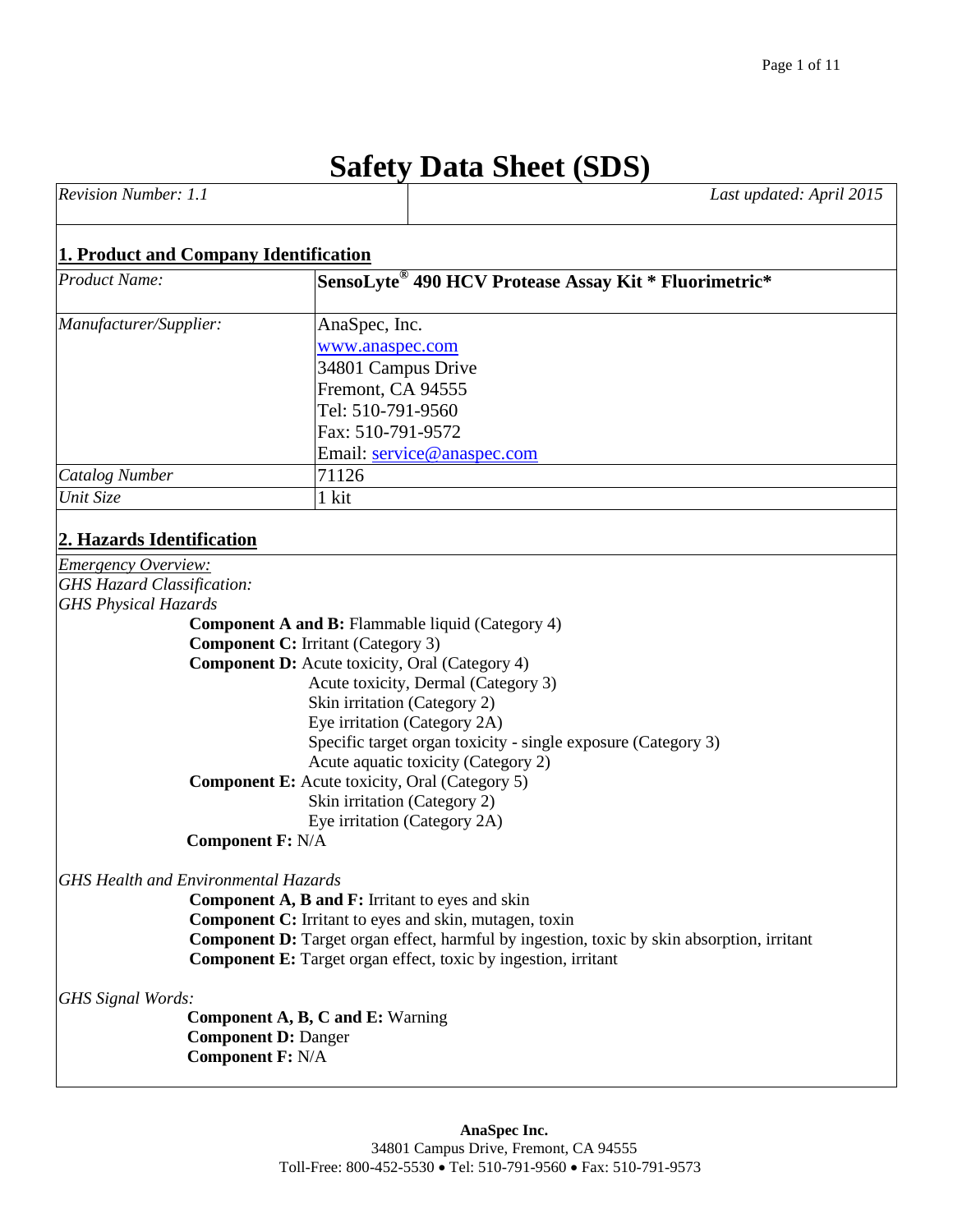| <b>GHS Hazard Statements:</b>        |                                                                                   |                                        |                                                                                                     |                     |                     |
|--------------------------------------|-----------------------------------------------------------------------------------|----------------------------------------|-----------------------------------------------------------------------------------------------------|---------------------|---------------------|
|                                      | <b>Component A and B: H227 Combustible liquid</b>                                 |                                        |                                                                                                     |                     |                     |
|                                      | <b>Component C: H315 Causes skin irritation</b>                                   |                                        |                                                                                                     |                     |                     |
|                                      |                                                                                   | H319 Causes serious eye irritation     |                                                                                                     |                     |                     |
|                                      |                                                                                   | H335 May cause respiratory irritation  |                                                                                                     |                     |                     |
|                                      | Component D: H302 Harmful if swallowed.                                           |                                        |                                                                                                     |                     |                     |
|                                      |                                                                                   | H311 Toxic in contact with skin.       |                                                                                                     |                     |                     |
|                                      |                                                                                   | H315 Causes skin irritation.           |                                                                                                     |                     |                     |
|                                      |                                                                                   | H319 Causes serious eye irritation.    |                                                                                                     |                     |                     |
|                                      |                                                                                   | H335 May cause respiratory irritation. |                                                                                                     |                     |                     |
|                                      |                                                                                   | H401 Toxic to aquatic life.            |                                                                                                     |                     |                     |
|                                      | <b>Component E:</b> H303 May be harmful if swallowed.                             |                                        |                                                                                                     |                     |                     |
|                                      |                                                                                   | H315 Causes skin irritation.           |                                                                                                     |                     |                     |
|                                      |                                                                                   | H319 Causes serious eye irritation.    |                                                                                                     |                     |                     |
|                                      | <b>Component F: N/A</b>                                                           |                                        |                                                                                                     |                     |                     |
| <b>GHS Precautionary Statements:</b> |                                                                                   |                                        |                                                                                                     |                     |                     |
|                                      | <b>Component A, B and F: None</b>                                                 |                                        |                                                                                                     |                     |                     |
|                                      |                                                                                   |                                        | <b>Component C:</b> P305 + P351 + P338 IF IN EYES: Rinse cautiously with water for several minutes. |                     |                     |
|                                      |                                                                                   |                                        | Remove contact lenses, if present and easy to do. Continue rinsing.                                 |                     |                     |
|                                      | <b>Component D:</b> P261 Avoid breathing dust/fume/gas/mist/vapours/spray.        |                                        |                                                                                                     |                     |                     |
|                                      | P280 Wear protective gloves/ protective clothing.                                 |                                        |                                                                                                     |                     |                     |
|                                      | $P305 + P351 + P338$ IF IN EYES: Rinse cautiously with water for several minutes. |                                        |                                                                                                     |                     |                     |
|                                      | Remove contact lenses, if present and easy to do. Continue rinsing.               |                                        |                                                                                                     |                     |                     |
|                                      | P312 Call a POISON CENTER or doctor/physician if you feel unwell.                 |                                        |                                                                                                     |                     |                     |
|                                      |                                                                                   |                                        | <b>Component E:</b> $P305 + P351 + P338$ IF IN EYES: Rinse cautiously with water.                   |                     |                     |
|                                      |                                                                                   |                                        | Remove contact lenses, if present and easy to do. Continue rinsing.                                 |                     |                     |
| <b>HMIS</b> Classification:          |                                                                                   |                                        |                                                                                                     |                     |                     |
|                                      |                                                                                   |                                        |                                                                                                     |                     |                     |
| <b>Component A:</b>                  | <b>Component B:</b>                                                               | <b>Component C:</b>                    | <b>Component D:</b>                                                                                 | <b>Component E:</b> | <b>Component F:</b> |

| <b>Component A:</b> | <b>Component B:</b>    | <b>Component C:</b>      | <b>Component D:</b>      | <b>Component E:</b> | <b>Component F:</b> |
|---------------------|------------------------|--------------------------|--------------------------|---------------------|---------------------|
| Health hazard: 0    | Health hazard: 0       | Health hazard: 2         | Health hazard: 2         | Health hazard: 2    | Health hazard: 1    |
| Flammability: 2     | <i>Flammability: 2</i> | Flammability: 1          | <i>Flammability: 3</i>   | Flammability: 1     | $Flammability: 0$   |
| Physical            | Physical               | <i>Physical hazards:</i> | <i>Physical hazards:</i> | Physical            | Physical hazards:   |
| hazards: 0          | hazards: 0             |                          |                          | hazards: 0          |                     |

*NFPA Rating:*

| <b>Component A:</b> | Component B:     | <b>Component C:</b> | <b>Component D:</b> | <b>Component E:</b> | <b>Component F:</b> |
|---------------------|------------------|---------------------|---------------------|---------------------|---------------------|
| Health hazard: 0    | Health hazard: 0 | Health hazard: 2    | Health hazard: 2    | Health hazard: 2    | Health hazard: $0$  |
| Fire: $2$           | Fire: $2$        | Fire: 1             | Fire: $3$           | Fire: 1             | Fire: $\theta$      |
| Reactivity          | Reactivity       | Reactivity          | Reactivity          | Reactivity          | Reactivity          |
| hazard: 0           | hazard: 0        | hazard: 0           | hazard: 3           | hazard: 0           | hazard: 0           |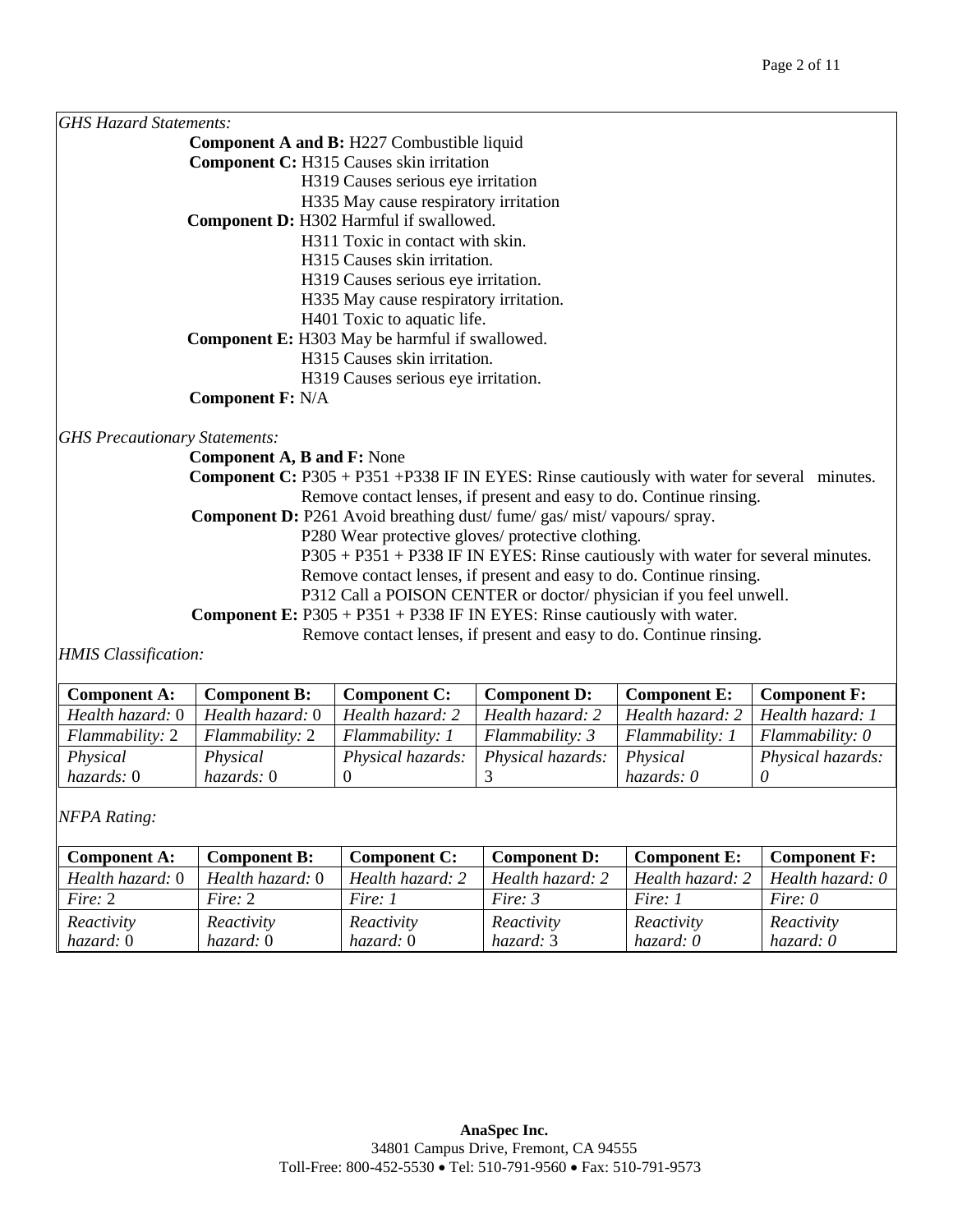## **3. Composition / Information on Ingredients**

*Ingredients/Components:* 

| $\epsilon$ . $\epsilon$ . $\epsilon$ . $\epsilon$ . $\epsilon$ . $\epsilon$ . $\epsilon$ . $\epsilon$ . $\epsilon$ . $\epsilon$ . $\epsilon$ . $\epsilon$ . $\epsilon$ . $\epsilon$ . $\epsilon$ . $\epsilon$ . $\epsilon$ . $\epsilon$ . $\epsilon$ . $\epsilon$ . $\epsilon$ . $\epsilon$ . $\epsilon$ . $\epsilon$ . $\epsilon$ . $\epsilon$ . $\epsilon$ . $\epsilon$ . $\epsilon$ . $\epsilon$ . $\epsilon$ . $\epsilon$ |                      |               |
|-------------------------------------------------------------------------------------------------------------------------------------------------------------------------------------------------------------------------------------------------------------------------------------------------------------------------------------------------------------------------------------------------------------------------------|----------------------|---------------|
| <b>Chemical Name:</b>                                                                                                                                                                                                                                                                                                                                                                                                         | Description          | CAS Number:   |
| Component A                                                                                                                                                                                                                                                                                                                                                                                                                   | <b>Contains DMSO</b> | $67 - 68 - 5$ |
| Component B                                                                                                                                                                                                                                                                                                                                                                                                                   | <b>Contains DMSO</b> | $67 - 68 - 5$ |
| Component C                                                                                                                                                                                                                                                                                                                                                                                                                   | Proprietary          | <b>NA</b>     |
| Component D                                                                                                                                                                                                                                                                                                                                                                                                                   | Proprietary          | <b>NA</b>     |
| Component E                                                                                                                                                                                                                                                                                                                                                                                                                   | <b>Contains DTT</b>  | 16096-97-2    |
| Component F                                                                                                                                                                                                                                                                                                                                                                                                                   | Pep4AK               | <b>NA</b>     |

## **4. First Aid Measures**

#### **General advice**

Consult a physician. Show this safety data sheet to the doctor in attendance. Move out of dangerous area.

#### **Component A**

*Inhalation:* If breathed in, move person into fresh air. If not breathing, give artificial respiration. Consult a physician.

- *Ingestion:* Do NOT induce vomiting. Never give anything by mouth to an unconscious person. Rinse mouth with water. Consult a physician.
- *Skin:* Wash off with soap and plenty of water. Consult a physician.
- *Eyes:* Flush eyes with water as a precaution.

#### **Component B**

*Inhalation:* If breathed in, move person into fresh air. If not breathing, give artificial respiration. Consult a physician.

*Ingestion:* Do NOT induce vomiting. Never give anything by mouth to an unconscious person. Rinse mouth with water. Consult a physician.

- *Skin:* Wash off with soap and plenty of water. Consult a physician.
- *Eyes:* Flush eyes with water as a precaution.

#### **Component C**

- *Inhalation:* If breathed in, move person into fresh air. If not breathing give artificial respiration Consult a physician.
- *Ingestion:* Never give anything by mouth to an unconscious person. Rinse mouth with water. Consult a physician.
- *Skin:* Wash off with soap and plenty of water. Consult a physician.
- *Eyes:* Rinse thoroughly with plenty of water for at least 15 minutes and consult a physician.

# **Component D**

- *Inhalation:* If breathed in, move person into fresh air. If not breathing, give artificial respiration. Consult a physician.
- *Ingestion:* Do NOT induce vomiting. Never give anything by mouth to an unconscious person. Rinse mouth with water. Consult a physician.
- *Skin:* Wash off with soap and plenty of water. Take victim immediately to hospital. Consult a physician.
- *Eyes:* Rinse thoroughly with plenty of water for at least 15 minutes and consult a physician.

# **Component E**

*Inhalation:* If breathed in, move person into fresh air. If not breathing give artificial respiration Consult a physician. *Ingestion:* Never give anything by mouth to an unconscious person. Rinse mouth with water. Consult a physician. *Skin:* Wash off with soap and plenty of water. Consult a physician. *Eyes:* Rinse thoroughly with plenty of water for at least 15 minutes and consult a physician. **Component F** *Inhalation:* If breathed in, move person into fresh air. If not breathing give artificial respiration Consult a physician.

#### *Ingestion:* Never give anything by mouth to an unconscious person. Rinse mouth with water. Consult a physician. *Skin:* Wash off with soap and plenty of water. Consult a physician.

*Eyes:* Rinse thoroughly with plenty of water for at least 15 minutes and consult a physician.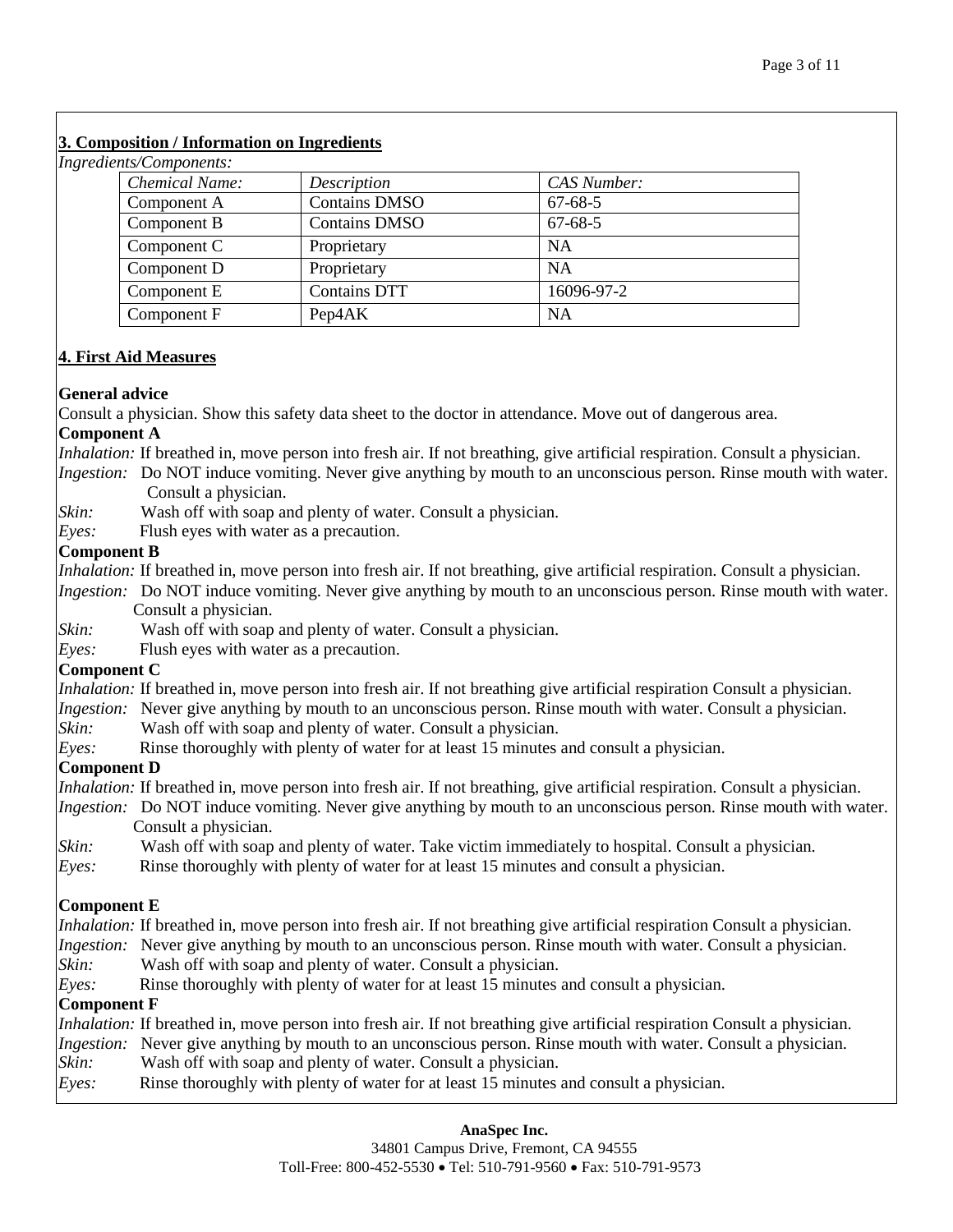| <b>5. Fire Fighting Measures</b>     |                                                                                                                                                                                                                                                                                                                                                                                                                                                                                                                                                                                               |
|--------------------------------------|-----------------------------------------------------------------------------------------------------------------------------------------------------------------------------------------------------------------------------------------------------------------------------------------------------------------------------------------------------------------------------------------------------------------------------------------------------------------------------------------------------------------------------------------------------------------------------------------------|
| Extinguishing media:                 | <b>Component A and B:</b> For small fires, use alcohol resistant foam, dry chemical,<br>or carbon dioxide. For large fires, use water spray from a safe distance.<br><b>Component C, D and F:</b> Not applicable<br><b>Component E:</b> Use water spray, alcohol-resistant foam, dry chemical or carbon<br>dioxide.                                                                                                                                                                                                                                                                           |
| Special firefighting procedures:     | <b>Component A and B:</b> Fire fighters should wear positive pressure self-contained<br>breathing apparatus (SCBA) and full turnout gear.<br><b>Component C, D and F:</b> Not applicable<br><b>Component E:</b> Wear self-contained breathing apparatus for firefighting if<br>necessary.                                                                                                                                                                                                                                                                                                     |
| Unusual fire and explosions hazards: | <b>Component A and B:</b> Combustible liquid and vapor. Vapors are heavier than air<br>and may travel to a source of ignition and flash back. Vapors can spread along the<br>ground and collect in low or confined areas. Hazardous carbon oxides and<br>sulphur oxides formed under fire conditions.<br><b>Component C:</b> Hazardous carbon oxide, nitrous oxide, and sulphur oxide<br>products are formed under fire conditions.<br><b>Component D and F:</b> Not applicable<br><b>Component E:</b> Hazardous carbon oxide and sulphur oxide products are formed<br>under fire conditions. |

## **6. Accidental Release Measures**

| Containment and spill | <b>Component A and B:</b> Immediately contact emergency personnel. Prevent further leakage or     |
|-----------------------|---------------------------------------------------------------------------------------------------|
| response              | spillage if safe to do so. Avoid breathing vapors or mist. Remove all sources of ignition and     |
|                       | provide ventilation. Collect with an electrically protected vacuum cleaner, by wet-brushing,      |
|                       | or by absorbing with vermiculite, sand or earth, and place in appropriate container for           |
|                       | disposal. Do not let material enter drains.                                                       |
|                       | Component C: Avoid breathing vapors, mist, or gas. Ensure adequate ventilation. Soak up           |
|                       | with inert absorbent material and dispose of as hazardous waste. Keep in suitable, closed         |
|                       | containers for disposal.                                                                          |
|                       | <b>Component D:</b> Contain spillage and collect with an electrically protected vacuum cleaner or |
|                       | wet brush. Keep in suitable, closed container for disposal.                                       |
|                       | <b>Component E:</b> Soak up with inert absorbent material and dispose of as hazardous waste.      |
|                       | Keep in suitable, closed containers for disposal. Do not let product enter drains.                |
|                       | Component F: Sweep up the liquid. Do not let product enter drains.                                |
|                       |                                                                                                   |
| <b>PPE</b>            | Use personal protective equipment                                                                 |

#### **7 . Handling and Storage**

#### **Component A and B**

*Handling:* Wash thoroughly after handling. Remove and wash any contaminated clothing. Keep container tightly closed and avoid contact with eyes, skin, and clothing. Use with adequate ventilation and avoid ingestion and inhalation. Keep away from heat and flame.

*Storage:* Store in a tightly closed container away from moisture, heat, and flame. Store away from incompatible substances. Storage under a nitrogen blanket has been recommended.

#### **Component C**

*Handling:* Avoid contact with skin and eyes. Avoid inhalation of vapor or mist.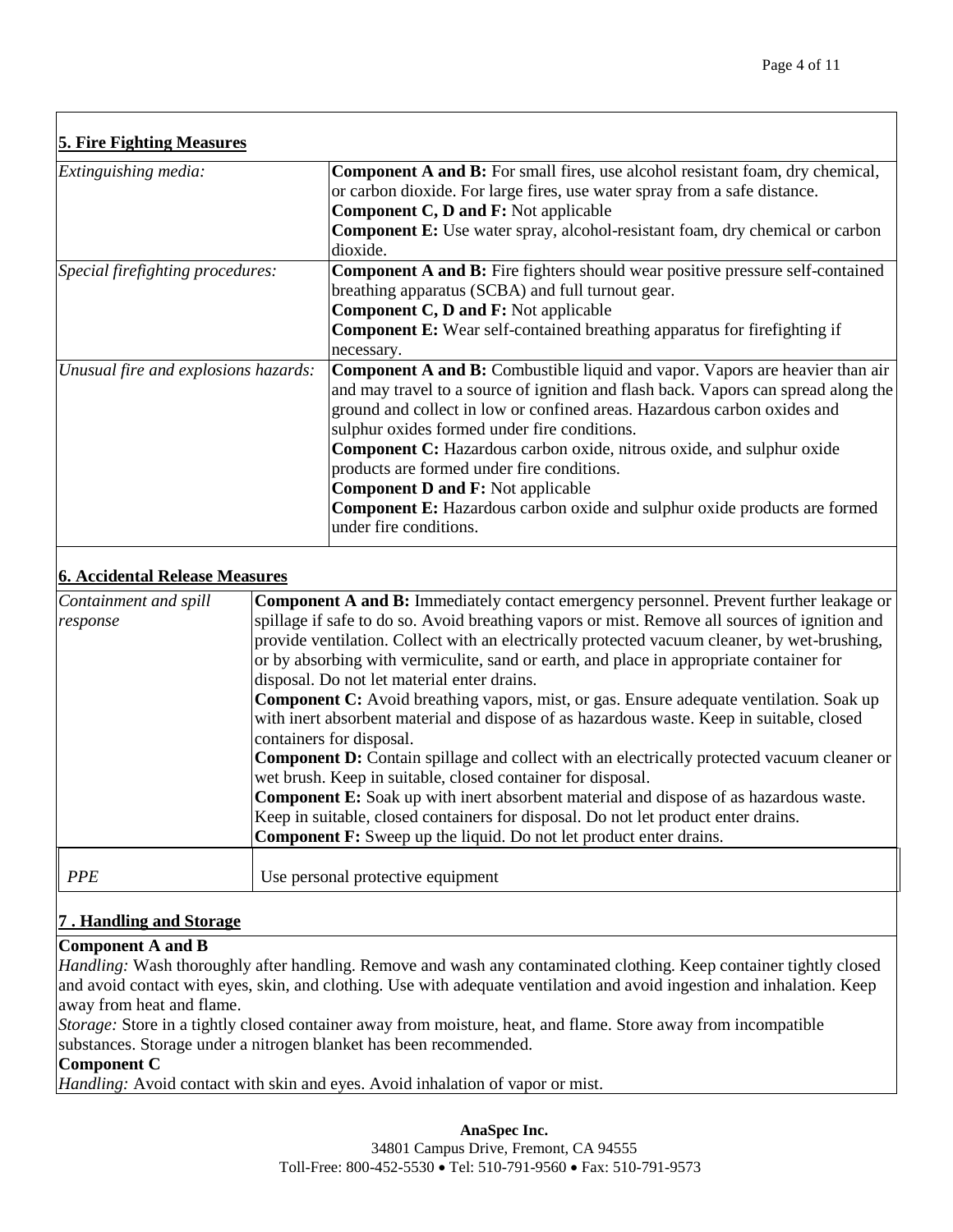*Storage:* Store in a tightly closed container in a dry, well-ventilated area.

#### **Component D:**

*Handling:* Avoid contact with skin and eyes. Avoid formation of dust and aerosols. Take measures to prevent the build up of electrostatic charge.

*Storage:* Store in a tightly closed container in a dry, well-ventilated area.

#### **Component E:**

*Handling:* Avoid contact with skin and eyes. Avoid inhalation of vapor or mist.

*Storage:* Store in a tightly closed container in a cool, well-ventilated area. Containers that are opened must be carefully resealed and kept upright to prevent leakage.

**Component F:** Avoid contact with skin and eyes. Store in a tightly closed container.

#### **8. Exposure Controls / Personal Protection**

| Engineering controls | <b>Component A and B:</b> Facilities storing and using this material should be equipped with a safety   |
|----------------------|---------------------------------------------------------------------------------------------------------|
|                      | shower and eyewash station. Adequate ventilation should also be present.                                |
|                      | <b>Component C:</b> Facilities storing and using this material should be equipped with a safety shower  |
|                      | and eyewash station. Adequate ventilation should also be present.                                       |
|                      | Component D: Contain spillage and collect with an electrically protected vacuum cleaner or wet          |
|                      | brush. Keep in suitable, closed container for disposal.                                                 |
|                      | <b>Component E:</b> Use process enclosures, local exhaust ventilation, or other engineering controls to |
|                      | keep airborne levels below recommended exposure limits. If user operations generate dust, fume          |
|                      | or mist, use ventilation to keep exposure to airborne contaminants below the exposure limit.            |
|                      | <b>Component F:</b> Facilities storing and using this material should be equipped with a safety shower  |
|                      | and eyewash station. Adequate ventilation should also be present.                                       |
| <b>PPE</b>           | <b>Component A and B</b>                                                                                |
|                      | Respiratory System: A respiratory protection program that meets OSHA's 29 CFR 1910.134 and              |
|                      | ANSI Z88.2 requirements or European Standard EN 149 must be followed whenever workplace                 |
|                      | conditions warrant respirator use.                                                                      |
|                      | Skin and Body: Wear appropriate work uniform or laboratory coat to prevent skin exposure.               |
|                      | Hands: Use chemical resistant, impervious gloves. Appropriate techniques should be used to              |
|                      | remove potentially contaminated gloves.                                                                 |
|                      | Eyes: Wear chemical splash goggles.                                                                     |
|                      | <b>Component C</b>                                                                                      |
|                      | <i>Respiratory System:</i> If necessary, use a full-face respirator with multi-purpose combination (US) |
|                      | or type ABEK (EN 14387) respirator cartridges as a backup to engineering controls. If the               |
|                      | respirator is the sole means of protection, use a full-face supplied air respirator. Use respirators    |
|                      | and components tested and approved under appropriate government standards such as NIOSH                 |
|                      | (US) or CEN (EU).                                                                                       |
|                      | Skin and Body: Wear appropriate work uniform or laboratory coat to prevent skin exposure.               |
|                      | Hands: Use chemical resistant, impervious gloves. Appropriate techniques should be used to              |
|                      | remove potentially contaminated gloves. Wash and dry hands.                                             |
|                      | Eyes: Handle with safety glasses with side-shields conforming to EN166 Use equipment for eye            |
|                      | protection tested and approved under appropriate government standards such as NIOSH (US) or             |
|                      | EN 166(EU).                                                                                             |
|                      | <b>Component D:</b>                                                                                     |
|                      | Respiratory System: If necessary, use a full-face particle respirator type N100 (US) or type P3         |
|                      | (EN 143) respirator cartridges as a backup to engineering controls. If the respirator is the sole       |
|                      | means of protection, use a full-face supplied air respirator. Use respirators and components tested     |
|                      | and approved under appropriate government standards such as NIOSH (US) or CEN (EU).                     |
|                      | Skin and Body: Wear appropriate work uniform or laboratory coat to prevent skin exposure.               |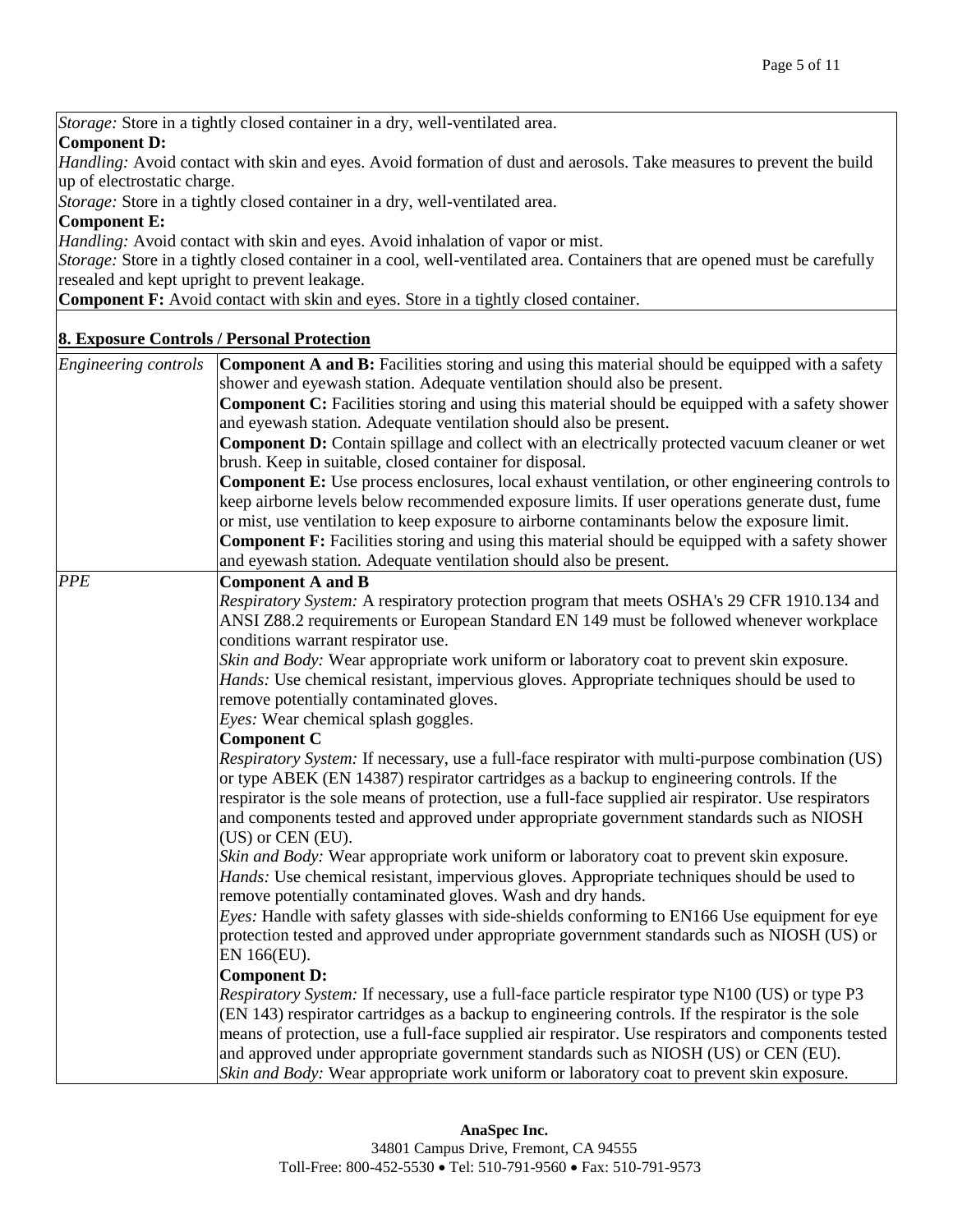*Hands:* Use chemical resistant, impervious gloves. Appropriate techniques should be used to remove potentially contaminated gloves. Wash and dry hands.

*Eyes:* Use equipment for eye protection tested and approved under appropriate government standards such as NIOSH (US) or EN 166(EU).

#### **Component E:**

*Respiratory System:* If necessary, use a full-face respirator with multi-purpose combination (US) or type ABEK (EN 14387) respirator cartridges as a backup to engineering controls. If the respirator is the sole means of protection, use a full-face supplied air respirator. Use respirators and components tested and approved under appropriate government standards such as NIOSH (US) or CEN (EU).

*Skin and Body:* Wear appropriate work uniform or laboratory coat to prevent skin exposure. *Hands:* Use chemical resistant, impervious gloves. Appropriate techniques should be used to remove potentially contaminated gloves. Wash and dry hands.

*Eyes:* Use safety glasses with side-shields conforming to EN166 Use equipment for eye protection tested and approved under appropriate government standards such as NIOSH (US) or EN 166(EU).

**Component F:** Wear appropriate chemical-resistant gloves, safety goggles and protective clothing.

#### **9. Physical and Chemical Properties**

| ----- <i>---</i> - - - - - - - - |                     |
|----------------------------------|---------------------|
| <b>Physical State</b>            | Liquid              |
| Odo                              | Not determined      |
| Solubility in Water              | Soluble             |
| Specific Gravity                 | Not determined      |
| $p\overline{H}$                  | Component $C - 7.5$ |
| <b>Boiling Point</b>             | Not determined      |
| <b>Melting Point</b>             | Not determined      |
| <b>Flash Point</b>               | Not determined      |
| Vapor Pressure:                  | Not determined      |
| Vapor Density:                   | Not determined      |

#### **10.Stability and Reactivity**

| <b>Thermal Decomposition</b>        | Not applicable                                                                  |
|-------------------------------------|---------------------------------------------------------------------------------|
| Dangerous Products of Decomposition | <b>Component A and B:</b> Hazardous carbon oxides and sulphur oxides formed     |
|                                     | under fire conditions.                                                          |
|                                     | <b>Component C:</b> Hazardous carbon oxides, nitrous oxides, and sulphur oxides |
|                                     | formed under fire conditions.                                                   |
|                                     | <b>Component E:</b> Hazardous carbon oxide and sulphur oxide products are       |
|                                     | formed under fire conditions.                                                   |
|                                     | <b>Component F: NA</b>                                                          |
| Dangerous Reactions                 | Not Applicable                                                                  |

#### **11.Toxicological Information**

| <b>RTECS Number</b> | Component A: PV6210000          |
|---------------------|---------------------------------|
|                     | Component B: PV6210000          |
|                     | <b>Component C: Proprietary</b> |
|                     | <b>Component D: Proprietary</b> |
|                     | Component $E: EK1610000$        |
|                     | <b>Component F: NA</b>          |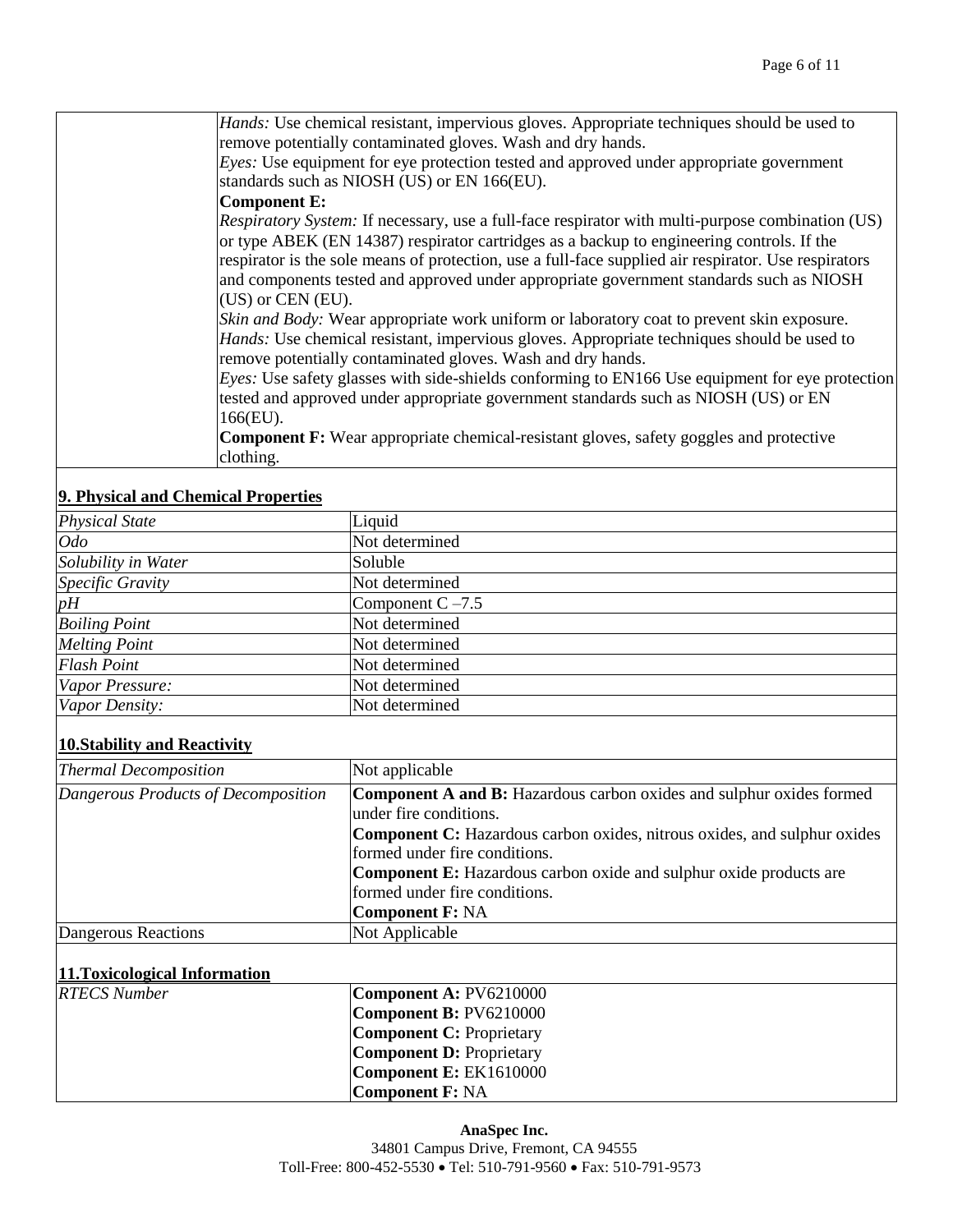| Oral LD50<br>LD50 Oral - rat - $14,500$ mg/kg<br><b>Inhalation LC50</b><br>LC50 Inhalation - rat - 4 h - 40250 ppm<br>Dermal LD50<br>LD50 Dermal - rabbit $-$ >5,000 mg/kg<br><b>Component C</b><br>LD50 Oral -mouse - 2,900 mg/kg<br>LD50 Oral – rabbit - 5 $g/kg$<br>LD50 Dermal – rabbit - > 10,000 mg/kg<br><b>Component D</b><br>LD50 Oral $-$ rat $-1,288$ mg/kg<br>LC50 Inhalation – rat – 1 h - >3,900 mg/m3<br>LD50 Dermal – rabbit - 580 mg/kg<br><b>Component E and F</b><br>Not available<br>No data available<br><b>Health Hazards</b><br>Potential Hazards<br><b>Potential Health Effects</b><br><b>Component C</b><br>Inhalation: May be harmful if inhaled. Causes respiratory tract irritation.<br>Skin: May be harmful if absorbed through skin. Causes skin irritation<br>Eyes: Causes eye irritation.<br>Ingestion: May be harmful if swallowed.<br>Target Organs: Kidney, Liver<br><b>Component D</b><br>Inhalation: May be harmful if inhaled. Causes respiratory tract irritation.<br>Ingestion: Harmful if swallowed.<br>Skin: Toxic if absorbed through skin. Causes skin irritation.<br>Eyes: Causes eye irritation.<br><b>Component E</b><br>Inhalation: May be harmful if inhaled. Causes respiratory tract irritation.<br>Ingestion: Toxic if swallowed.<br>Skin: May be harmful if absorbed through skin. Causes skin irritation.<br><i>Eyes:</i> Causes eye irritation.<br><b>Component F</b><br>Inhalation: May be harmful if inhaled. Causes respiratory tract irritation.<br>Skin: May be harmful if absorbed through skin. Causes skin irritation.<br>Eyes: Causes eye irritation.<br>Ingestion: May be harmful if swallowed.<br>No data available<br>Carcinogenicity:<br>OSHA Permissible Exposure Limit(PEL)<br>No data available<br>Data | Toxicity                                  | <b>Component A and Component B contain DMSO.</b> |
|--------------------------------------------------------------------------------------------------------------------------------------------------------------------------------------------------------------------------------------------------------------------------------------------------------------------------------------------------------------------------------------------------------------------------------------------------------------------------------------------------------------------------------------------------------------------------------------------------------------------------------------------------------------------------------------------------------------------------------------------------------------------------------------------------------------------------------------------------------------------------------------------------------------------------------------------------------------------------------------------------------------------------------------------------------------------------------------------------------------------------------------------------------------------------------------------------------------------------------------------------------------------------------------------------------------------------------------------------------------------------------------------------------------------------------------------------------------------------------------------------------------------------------------------------------------------------------------------------------------------------------------------------------------------------------------------------------------------------------------------------------------------------------|-------------------------------------------|--------------------------------------------------|
|                                                                                                                                                                                                                                                                                                                                                                                                                                                                                                                                                                                                                                                                                                                                                                                                                                                                                                                                                                                                                                                                                                                                                                                                                                                                                                                                                                                                                                                                                                                                                                                                                                                                                                                                                                                |                                           | <b>For DMSO</b>                                  |
|                                                                                                                                                                                                                                                                                                                                                                                                                                                                                                                                                                                                                                                                                                                                                                                                                                                                                                                                                                                                                                                                                                                                                                                                                                                                                                                                                                                                                                                                                                                                                                                                                                                                                                                                                                                |                                           |                                                  |
|                                                                                                                                                                                                                                                                                                                                                                                                                                                                                                                                                                                                                                                                                                                                                                                                                                                                                                                                                                                                                                                                                                                                                                                                                                                                                                                                                                                                                                                                                                                                                                                                                                                                                                                                                                                |                                           |                                                  |
|                                                                                                                                                                                                                                                                                                                                                                                                                                                                                                                                                                                                                                                                                                                                                                                                                                                                                                                                                                                                                                                                                                                                                                                                                                                                                                                                                                                                                                                                                                                                                                                                                                                                                                                                                                                |                                           |                                                  |
|                                                                                                                                                                                                                                                                                                                                                                                                                                                                                                                                                                                                                                                                                                                                                                                                                                                                                                                                                                                                                                                                                                                                                                                                                                                                                                                                                                                                                                                                                                                                                                                                                                                                                                                                                                                |                                           |                                                  |
|                                                                                                                                                                                                                                                                                                                                                                                                                                                                                                                                                                                                                                                                                                                                                                                                                                                                                                                                                                                                                                                                                                                                                                                                                                                                                                                                                                                                                                                                                                                                                                                                                                                                                                                                                                                |                                           |                                                  |
|                                                                                                                                                                                                                                                                                                                                                                                                                                                                                                                                                                                                                                                                                                                                                                                                                                                                                                                                                                                                                                                                                                                                                                                                                                                                                                                                                                                                                                                                                                                                                                                                                                                                                                                                                                                |                                           |                                                  |
|                                                                                                                                                                                                                                                                                                                                                                                                                                                                                                                                                                                                                                                                                                                                                                                                                                                                                                                                                                                                                                                                                                                                                                                                                                                                                                                                                                                                                                                                                                                                                                                                                                                                                                                                                                                |                                           |                                                  |
|                                                                                                                                                                                                                                                                                                                                                                                                                                                                                                                                                                                                                                                                                                                                                                                                                                                                                                                                                                                                                                                                                                                                                                                                                                                                                                                                                                                                                                                                                                                                                                                                                                                                                                                                                                                |                                           |                                                  |
|                                                                                                                                                                                                                                                                                                                                                                                                                                                                                                                                                                                                                                                                                                                                                                                                                                                                                                                                                                                                                                                                                                                                                                                                                                                                                                                                                                                                                                                                                                                                                                                                                                                                                                                                                                                |                                           |                                                  |
|                                                                                                                                                                                                                                                                                                                                                                                                                                                                                                                                                                                                                                                                                                                                                                                                                                                                                                                                                                                                                                                                                                                                                                                                                                                                                                                                                                                                                                                                                                                                                                                                                                                                                                                                                                                |                                           |                                                  |
|                                                                                                                                                                                                                                                                                                                                                                                                                                                                                                                                                                                                                                                                                                                                                                                                                                                                                                                                                                                                                                                                                                                                                                                                                                                                                                                                                                                                                                                                                                                                                                                                                                                                                                                                                                                |                                           |                                                  |
|                                                                                                                                                                                                                                                                                                                                                                                                                                                                                                                                                                                                                                                                                                                                                                                                                                                                                                                                                                                                                                                                                                                                                                                                                                                                                                                                                                                                                                                                                                                                                                                                                                                                                                                                                                                |                                           |                                                  |
|                                                                                                                                                                                                                                                                                                                                                                                                                                                                                                                                                                                                                                                                                                                                                                                                                                                                                                                                                                                                                                                                                                                                                                                                                                                                                                                                                                                                                                                                                                                                                                                                                                                                                                                                                                                |                                           |                                                  |
|                                                                                                                                                                                                                                                                                                                                                                                                                                                                                                                                                                                                                                                                                                                                                                                                                                                                                                                                                                                                                                                                                                                                                                                                                                                                                                                                                                                                                                                                                                                                                                                                                                                                                                                                                                                |                                           |                                                  |
|                                                                                                                                                                                                                                                                                                                                                                                                                                                                                                                                                                                                                                                                                                                                                                                                                                                                                                                                                                                                                                                                                                                                                                                                                                                                                                                                                                                                                                                                                                                                                                                                                                                                                                                                                                                |                                           |                                                  |
|                                                                                                                                                                                                                                                                                                                                                                                                                                                                                                                                                                                                                                                                                                                                                                                                                                                                                                                                                                                                                                                                                                                                                                                                                                                                                                                                                                                                                                                                                                                                                                                                                                                                                                                                                                                |                                           |                                                  |
|                                                                                                                                                                                                                                                                                                                                                                                                                                                                                                                                                                                                                                                                                                                                                                                                                                                                                                                                                                                                                                                                                                                                                                                                                                                                                                                                                                                                                                                                                                                                                                                                                                                                                                                                                                                |                                           |                                                  |
|                                                                                                                                                                                                                                                                                                                                                                                                                                                                                                                                                                                                                                                                                                                                                                                                                                                                                                                                                                                                                                                                                                                                                                                                                                                                                                                                                                                                                                                                                                                                                                                                                                                                                                                                                                                |                                           |                                                  |
|                                                                                                                                                                                                                                                                                                                                                                                                                                                                                                                                                                                                                                                                                                                                                                                                                                                                                                                                                                                                                                                                                                                                                                                                                                                                                                                                                                                                                                                                                                                                                                                                                                                                                                                                                                                |                                           |                                                  |
|                                                                                                                                                                                                                                                                                                                                                                                                                                                                                                                                                                                                                                                                                                                                                                                                                                                                                                                                                                                                                                                                                                                                                                                                                                                                                                                                                                                                                                                                                                                                                                                                                                                                                                                                                                                |                                           |                                                  |
|                                                                                                                                                                                                                                                                                                                                                                                                                                                                                                                                                                                                                                                                                                                                                                                                                                                                                                                                                                                                                                                                                                                                                                                                                                                                                                                                                                                                                                                                                                                                                                                                                                                                                                                                                                                |                                           |                                                  |
|                                                                                                                                                                                                                                                                                                                                                                                                                                                                                                                                                                                                                                                                                                                                                                                                                                                                                                                                                                                                                                                                                                                                                                                                                                                                                                                                                                                                                                                                                                                                                                                                                                                                                                                                                                                |                                           |                                                  |
|                                                                                                                                                                                                                                                                                                                                                                                                                                                                                                                                                                                                                                                                                                                                                                                                                                                                                                                                                                                                                                                                                                                                                                                                                                                                                                                                                                                                                                                                                                                                                                                                                                                                                                                                                                                |                                           |                                                  |
|                                                                                                                                                                                                                                                                                                                                                                                                                                                                                                                                                                                                                                                                                                                                                                                                                                                                                                                                                                                                                                                                                                                                                                                                                                                                                                                                                                                                                                                                                                                                                                                                                                                                                                                                                                                |                                           |                                                  |
|                                                                                                                                                                                                                                                                                                                                                                                                                                                                                                                                                                                                                                                                                                                                                                                                                                                                                                                                                                                                                                                                                                                                                                                                                                                                                                                                                                                                                                                                                                                                                                                                                                                                                                                                                                                |                                           |                                                  |
|                                                                                                                                                                                                                                                                                                                                                                                                                                                                                                                                                                                                                                                                                                                                                                                                                                                                                                                                                                                                                                                                                                                                                                                                                                                                                                                                                                                                                                                                                                                                                                                                                                                                                                                                                                                |                                           |                                                  |
|                                                                                                                                                                                                                                                                                                                                                                                                                                                                                                                                                                                                                                                                                                                                                                                                                                                                                                                                                                                                                                                                                                                                                                                                                                                                                                                                                                                                                                                                                                                                                                                                                                                                                                                                                                                |                                           |                                                  |
|                                                                                                                                                                                                                                                                                                                                                                                                                                                                                                                                                                                                                                                                                                                                                                                                                                                                                                                                                                                                                                                                                                                                                                                                                                                                                                                                                                                                                                                                                                                                                                                                                                                                                                                                                                                |                                           |                                                  |
|                                                                                                                                                                                                                                                                                                                                                                                                                                                                                                                                                                                                                                                                                                                                                                                                                                                                                                                                                                                                                                                                                                                                                                                                                                                                                                                                                                                                                                                                                                                                                                                                                                                                                                                                                                                |                                           |                                                  |
|                                                                                                                                                                                                                                                                                                                                                                                                                                                                                                                                                                                                                                                                                                                                                                                                                                                                                                                                                                                                                                                                                                                                                                                                                                                                                                                                                                                                                                                                                                                                                                                                                                                                                                                                                                                |                                           |                                                  |
|                                                                                                                                                                                                                                                                                                                                                                                                                                                                                                                                                                                                                                                                                                                                                                                                                                                                                                                                                                                                                                                                                                                                                                                                                                                                                                                                                                                                                                                                                                                                                                                                                                                                                                                                                                                |                                           |                                                  |
|                                                                                                                                                                                                                                                                                                                                                                                                                                                                                                                                                                                                                                                                                                                                                                                                                                                                                                                                                                                                                                                                                                                                                                                                                                                                                                                                                                                                                                                                                                                                                                                                                                                                                                                                                                                |                                           |                                                  |
|                                                                                                                                                                                                                                                                                                                                                                                                                                                                                                                                                                                                                                                                                                                                                                                                                                                                                                                                                                                                                                                                                                                                                                                                                                                                                                                                                                                                                                                                                                                                                                                                                                                                                                                                                                                |                                           |                                                  |
|                                                                                                                                                                                                                                                                                                                                                                                                                                                                                                                                                                                                                                                                                                                                                                                                                                                                                                                                                                                                                                                                                                                                                                                                                                                                                                                                                                                                                                                                                                                                                                                                                                                                                                                                                                                |                                           |                                                  |
|                                                                                                                                                                                                                                                                                                                                                                                                                                                                                                                                                                                                                                                                                                                                                                                                                                                                                                                                                                                                                                                                                                                                                                                                                                                                                                                                                                                                                                                                                                                                                                                                                                                                                                                                                                                |                                           |                                                  |
|                                                                                                                                                                                                                                                                                                                                                                                                                                                                                                                                                                                                                                                                                                                                                                                                                                                                                                                                                                                                                                                                                                                                                                                                                                                                                                                                                                                                                                                                                                                                                                                                                                                                                                                                                                                |                                           |                                                  |
|                                                                                                                                                                                                                                                                                                                                                                                                                                                                                                                                                                                                                                                                                                                                                                                                                                                                                                                                                                                                                                                                                                                                                                                                                                                                                                                                                                                                                                                                                                                                                                                                                                                                                                                                                                                |                                           |                                                  |
|                                                                                                                                                                                                                                                                                                                                                                                                                                                                                                                                                                                                                                                                                                                                                                                                                                                                                                                                                                                                                                                                                                                                                                                                                                                                                                                                                                                                                                                                                                                                                                                                                                                                                                                                                                                |                                           |                                                  |
|                                                                                                                                                                                                                                                                                                                                                                                                                                                                                                                                                                                                                                                                                                                                                                                                                                                                                                                                                                                                                                                                                                                                                                                                                                                                                                                                                                                                                                                                                                                                                                                                                                                                                                                                                                                |                                           |                                                  |
|                                                                                                                                                                                                                                                                                                                                                                                                                                                                                                                                                                                                                                                                                                                                                                                                                                                                                                                                                                                                                                                                                                                                                                                                                                                                                                                                                                                                                                                                                                                                                                                                                                                                                                                                                                                |                                           |                                                  |
|                                                                                                                                                                                                                                                                                                                                                                                                                                                                                                                                                                                                                                                                                                                                                                                                                                                                                                                                                                                                                                                                                                                                                                                                                                                                                                                                                                                                                                                                                                                                                                                                                                                                                                                                                                                |                                           |                                                  |
|                                                                                                                                                                                                                                                                                                                                                                                                                                                                                                                                                                                                                                                                                                                                                                                                                                                                                                                                                                                                                                                                                                                                                                                                                                                                                                                                                                                                                                                                                                                                                                                                                                                                                                                                                                                |                                           |                                                  |
|                                                                                                                                                                                                                                                                                                                                                                                                                                                                                                                                                                                                                                                                                                                                                                                                                                                                                                                                                                                                                                                                                                                                                                                                                                                                                                                                                                                                                                                                                                                                                                                                                                                                                                                                                                                | <b>ACGIH Threshold Limit Values (TLV)</b> | No data available                                |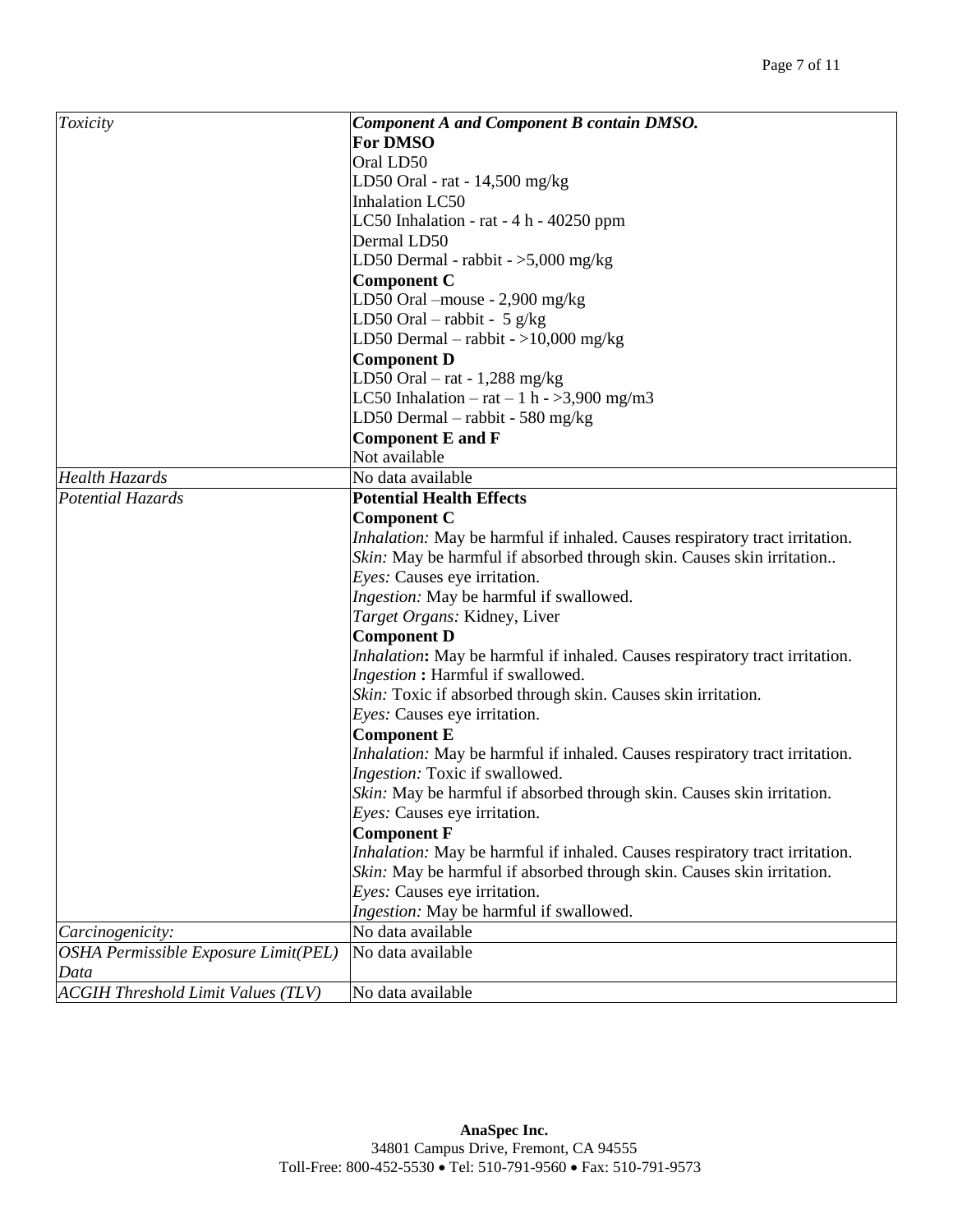## **12. Ecological Information**

#### **For Dimethyl sulfoxide (DMSO) CAS-No. 67-68-5 (Component A and B)**

**Toxicity** Toxicity to fish LC50 - Pimephales promelas (fathead minnow) - 34,000 mg/l - 96 h LC50 - Oncorhynchus mykiss (rainbow trout) - 35,000 mg/l - 96 h Toxicity to daphnia and other aquatic invertebrates. EC50 - Daphnia pulex (Water flea) - 27,500 mg/l Toxicity to algae EC50 - Lepomis macrochirus (Bluegill) - > 400,000 mg/l - 96 h **Persistence and degradability** No data available **Bioaccumulative potential** No data available **Mobility in soil** No data available **PBT and vPvB assessment** No data available **Other adverse effects** No data available **Component C, E and F** No data available **Component D Toxicity** Toxicity to fish mortality NOEC - Oncorhynchus mykiss (rainbow trout) - 19.5 mg/l - 96 h mortality LOEC - Pimephales promelas (fathead minnow) - 4.6 mg/l - 8 d LC50 - Oncorhynchus mykiss (rainbow trout) - 3.6 mg/l - 96 h Toxicity to algae Growth inhibition LOEC - Pseudokirchneriella subcapitata - 2.68 mg/l - 6 d **Persistence and degradability** No data available **Bioaccumulative potential** Bioaccumulation Cyprinus carpio (Carp) - 72 h Bioconcentration factor (BCF): 3.9 - 5.3 **Mobility in soil** No data available **PBT and vPvB assessment** No data available **Other adverse effects** An environmental hazard cannot be excluded in the event of unprofessional handling or disposal. Toxic to aquatic life.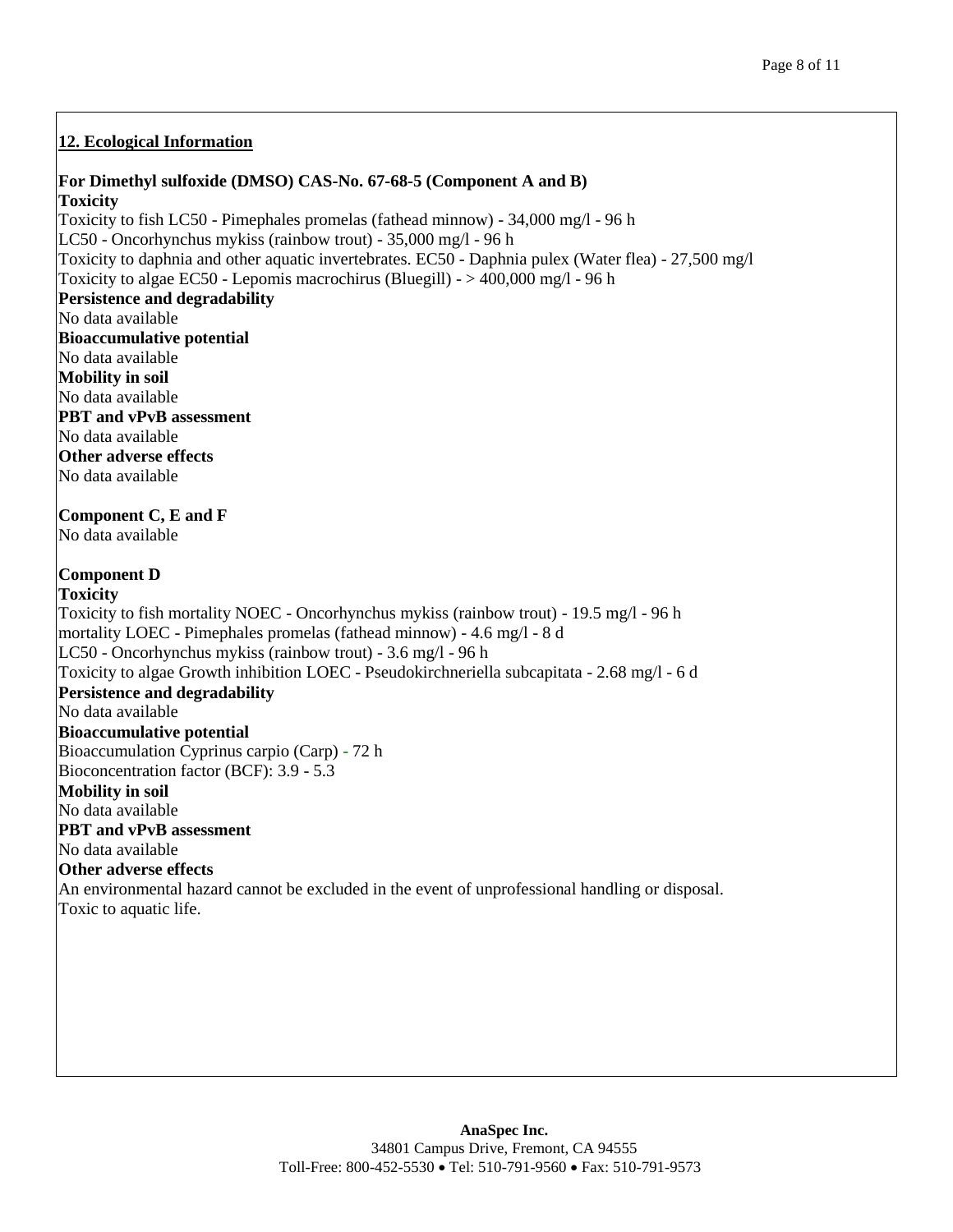## **13. Disposal Considerations**

#### For Dimethyl sulfoxide (DMSO) CAS-No. 67-68-5 (Component A and B)

This combustible material may be burned in a chemical incinerator equipped with an afterburner and scrubber. Offer surplus and non-recyclable solutions to a licensed disposal company.

#### **Contaminated packaging**

Dispose of as unused product.

For Component C Offer surplus and non-recyclable solutions to a licensed disposal company.

#### **Contaminated packaging**

Dispose of as unused product.

#### For Component D

Burn in a chemical incinerator equipped with an afterburner and scrubber but exert extra care in igniting as this material is highly flammable. Offer surplus and non-recyclable solutions to a licensed disposal company. Contact a licensed professional waste disposal service to dispose of this material.

#### **Contaminated packaging**

Dispose of as unused product.

#### **For Component E**

Offer surplus and non-recyclable solutions to a licensed disposal company. Contact a licensed professional waste disposal service to dispose of this material. Dissolve or mix the material with a combustible solvent and burn in a chemical incinerator equipped with an afterburner and scrubber.

#### **Contaminated packaging**

Dispose of as unused product.

#### **For Component F Contaminated packaging**

Dispose of as unused product.

#### **14. Transport Information:**

| <b>UN</b> Number                  | N/A |
|-----------------------------------|-----|
| Hazard Class                      | N/A |
| Packing Group                     | N/A |
| <b>Proper Shipping Name (DOT)</b> | N/A |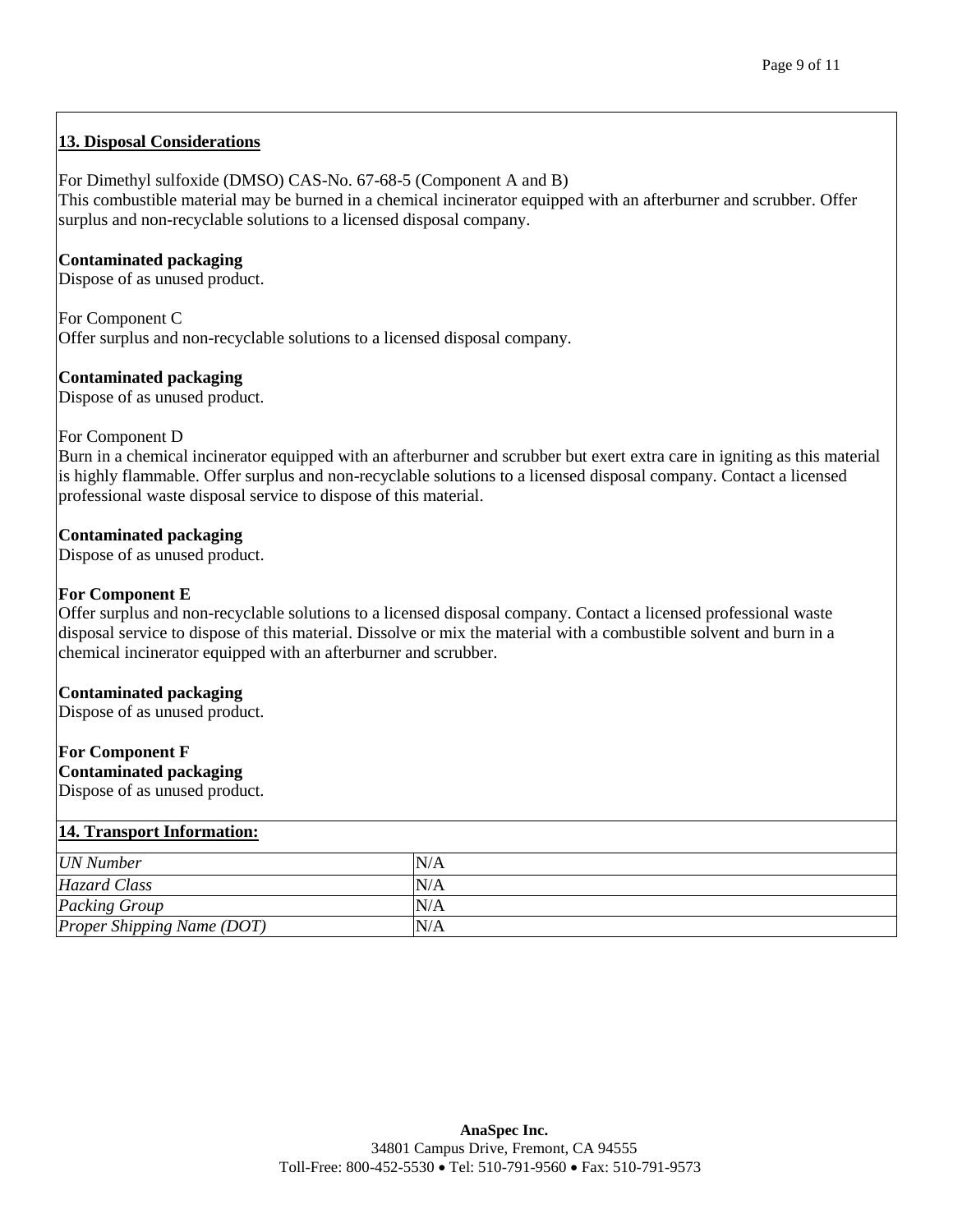| 15. Regulatory information                    |                                                                                         |  |  |  |
|-----------------------------------------------|-----------------------------------------------------------------------------------------|--|--|--|
| California Proposition 65:                    | All components are not listed                                                           |  |  |  |
| <b>US TSCA</b> (Toxic Substance Control Act): | All components are listed                                                               |  |  |  |
| <b>US CERCLA (Comprehensive Environmental</b> | <b>Component A and B: 261.33 8(d).</b>                                                  |  |  |  |
| Response, Compensation, and Liability Act):   | Component C, D, E and F: Not listed                                                     |  |  |  |
| <b>US SARA Title III</b>                      | <b>Component A and B</b>                                                                |  |  |  |
|                                               | SARA 302 components: N/A                                                                |  |  |  |
|                                               | SARA 313 components: N/A                                                                |  |  |  |
|                                               | SARA 311/312 Hazards: Fire Hazard, Chronic Health Hazard                                |  |  |  |
|                                               | <b>Component C</b>                                                                      |  |  |  |
|                                               | SARA 302 components: N/A                                                                |  |  |  |
|                                               | SARA 313 components: N/A                                                                |  |  |  |
|                                               | SARA 311/312 Hazards: Chronic Health Hazard                                             |  |  |  |
|                                               | <b>Component D</b>                                                                      |  |  |  |
|                                               | SARA 302 components: N/A                                                                |  |  |  |
|                                               | SARA 313 components: N/A                                                                |  |  |  |
|                                               | SARA 311/312 Hazards: Fire Hazard, Acute Health Hazard,<br><b>Chronic Health Hazard</b> |  |  |  |
|                                               | <b>Component E</b>                                                                      |  |  |  |
|                                               | SARA 302 components: N/A                                                                |  |  |  |
|                                               | SARA 313 components: N/A                                                                |  |  |  |
|                                               | SARA 311/312 Hazards: Acute Health Hazard, Chronic Health<br>Hazard                     |  |  |  |
|                                               | <b>Component F</b>                                                                      |  |  |  |
|                                               | SARA 302 components: N/A                                                                |  |  |  |
|                                               | SARA 313 components: N/A                                                                |  |  |  |
|                                               | SARA 311/312 Hazards: N/A                                                               |  |  |  |
| <b>US Clean Air Act:</b>                      | Component A, B, C, D, E and F                                                           |  |  |  |
|                                               | Listed under Hazardous Air Pollutants: Not listed                                       |  |  |  |
|                                               | Listed under Class 1 Ozone Depletors: Not listed                                        |  |  |  |
|                                               | Listed under Class 2 Ozone Depletors: Not listed                                        |  |  |  |
| <b>US Clean Water Act:</b>                    | Component A, B, C, D, E and F                                                           |  |  |  |
|                                               | Listed under "Hazardous Substances": Not listed                                         |  |  |  |
|                                               | Listed under "Priority Pollutants": Not listed                                          |  |  |  |
|                                               | Listed under "Toxic Pollutants": Not listed                                             |  |  |  |

## *US States: Right-to-Know: Listed in the following States:*

| <b>Component A:</b>  | <b>Component B:</b>  | <b>Component C:</b>  | <b>Component D:</b> | <b>Component E:</b> | <b>Component F</b> |
|----------------------|----------------------|----------------------|---------------------|---------------------|--------------------|
| Pennsylvania         | Pennsylvania         | Pennsylvania         | N/A                 | N/A                 | N/A                |
| <b>Revision Date</b> | <b>Revision Date</b> | <b>Revision Date</b> |                     |                     |                    |
| 2007-03-01           | 2007-03-01           | 2007-03-01           |                     |                     |                    |
| New Jersey           | New Jersey           | New Jersey           | N/A                 | N/A                 | N/A                |
| <b>Revision Date</b> | <b>Revision Date</b> | <b>Revision Date</b> |                     |                     |                    |
| 2007-03-01           | 2007-03-01           | 2007-03-01           |                     |                     |                    |
|                      |                      | <b>Massachusetts</b> | N/A                 | N/A                 | N/A                |
|                      |                      | <b>Revision Date</b> |                     |                     |                    |
| N/A                  | N/A                  | 2007-03-01           |                     |                     |                    |